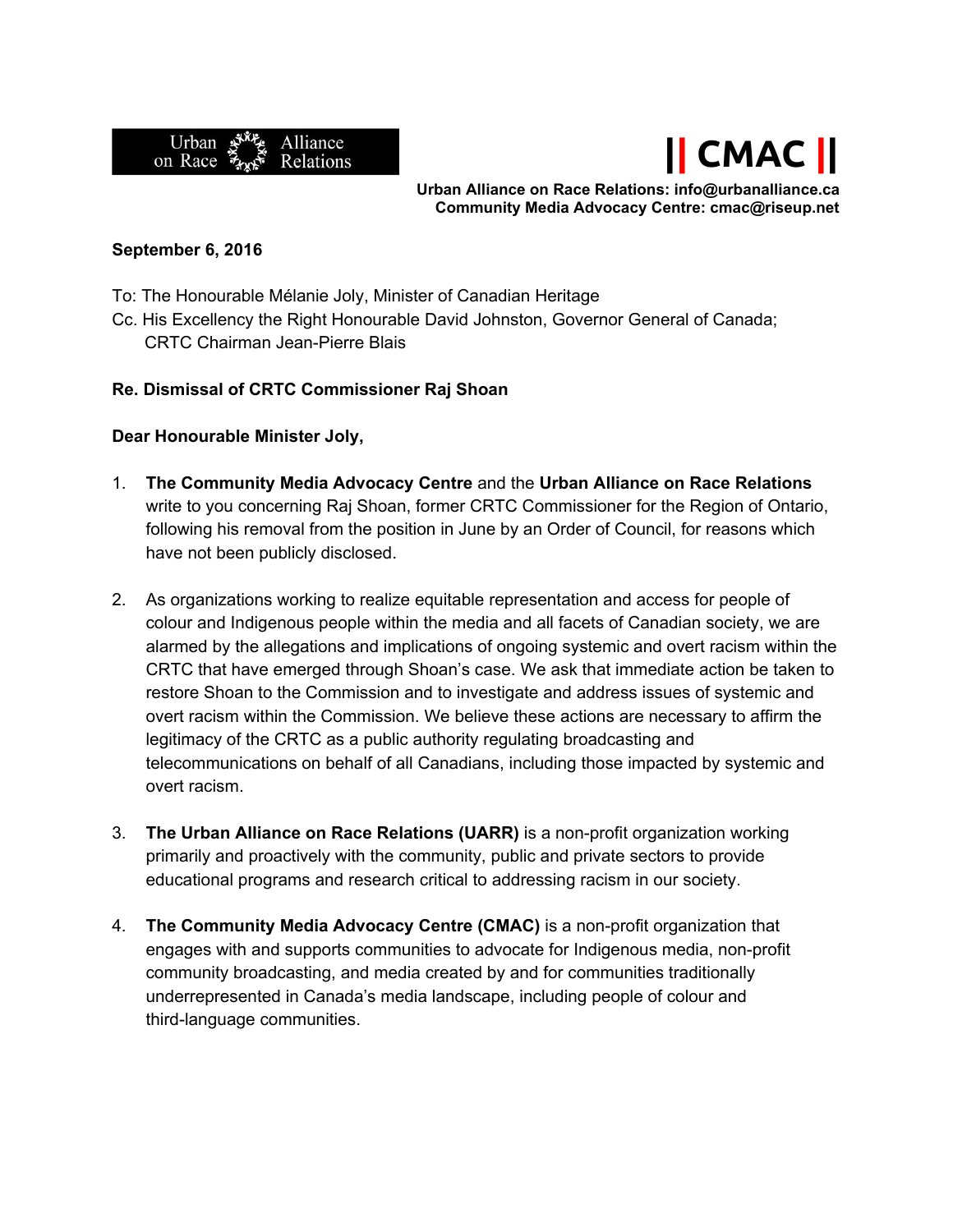- 5. Since the creation of the CRTC in 1968, only two of 103 first-time appointments to the Commission have been granted to visible minorities.<sup>1</sup> No visible minority or Indigenous person has ever been appointed to serve as a CRTC Chairman or Vice-Chairman.<sup>2</sup> This is despite the fact that the 2011 National Household Survey determined 19.1% of Canadians are visible minorities.<sup>3</sup> Statistics Canada anticipates up to 23% of Canada's population will belong to visible minorities by 2017.<sup>4</sup>
- 6. Appointments to the Commission thus suggest a serious problem of inequitable representation within the administration of the federal broadcast and telecommunications regulator, rooted in systemic racism, that can be observed without touching upon any of the disclosed information or allegations related to Shoan's case.
- 7. As the second person of colour ever to be appointed to the Commission in its 48-year history, Shoan came to the role with manifold qualifications and skill, having served as a Regulatory Affairs Director in both the public and private media sectors, and as a Senior Advisor to the Chairman and a Legal Counsel within the Commission itself. His appointment in 2013 to a 5-year term as the Regional Commissioner for Ontario served to strengthen the composition of the Commission not simply in terms of racial diversity but also in terms of legal expertise and regulatory experience.
- 8. It is further clear that Shoan took his role as Commissioner extremely seriously, actively seeking and acting upon consultation from stakeholders within the Ontario region, and eager to participate in proceedings and hearings on various broadcast and telecom matters affecting communities in his region. The CRTC states that Commissioners' responsibilities include:
	- participating in processes to establish rules, policies and guidelines for licences and carriers
	- participating in public hearings and consultations; and
	- $\bullet$  developing regulations and participation in making CRTC decisions<sup>5</sup> Shoan evidently strove to fulfill these responsibilities.
- 9. It is apparent that Shoan's interpretation of these responsibilities led to conflicts within the Commission which he sought to resolve through judicial arbitration. Notably, in April, 2015, Shoan applied for a judicial review of Chairman Blais' decision to accept the results of a report that concluded Shoan's behaviour towards a CRTC employee constituted harassment. Shoan's dismissal came only days after the first public hearing in this judicial review, at which presiding Justice Russel Zinn commented it was "troubling" that Chairman

 $1$  http://frpc.net/appointments-to-the-crtc/ "Visible Minorities" is the term used by the Canadian Government to describe non-Indigenous people of colour, and thus we adopt it here despite having numerous critiques of this terminology.

 $2$  lbid.

 $3$  https://www12.statcan.gc.ca/nhs-enm/2011/as-sa/99-010-x/99-010-x2011001-eng.cfm

<sup>&</sup>lt;sup>4</sup> http://www.statcan.gc.ca/daily-quotidien/050322/dq050322b-eng.htm

<sup>5</sup> http://www.crtc.gc.ca/eng/acrtc/commissioners.htm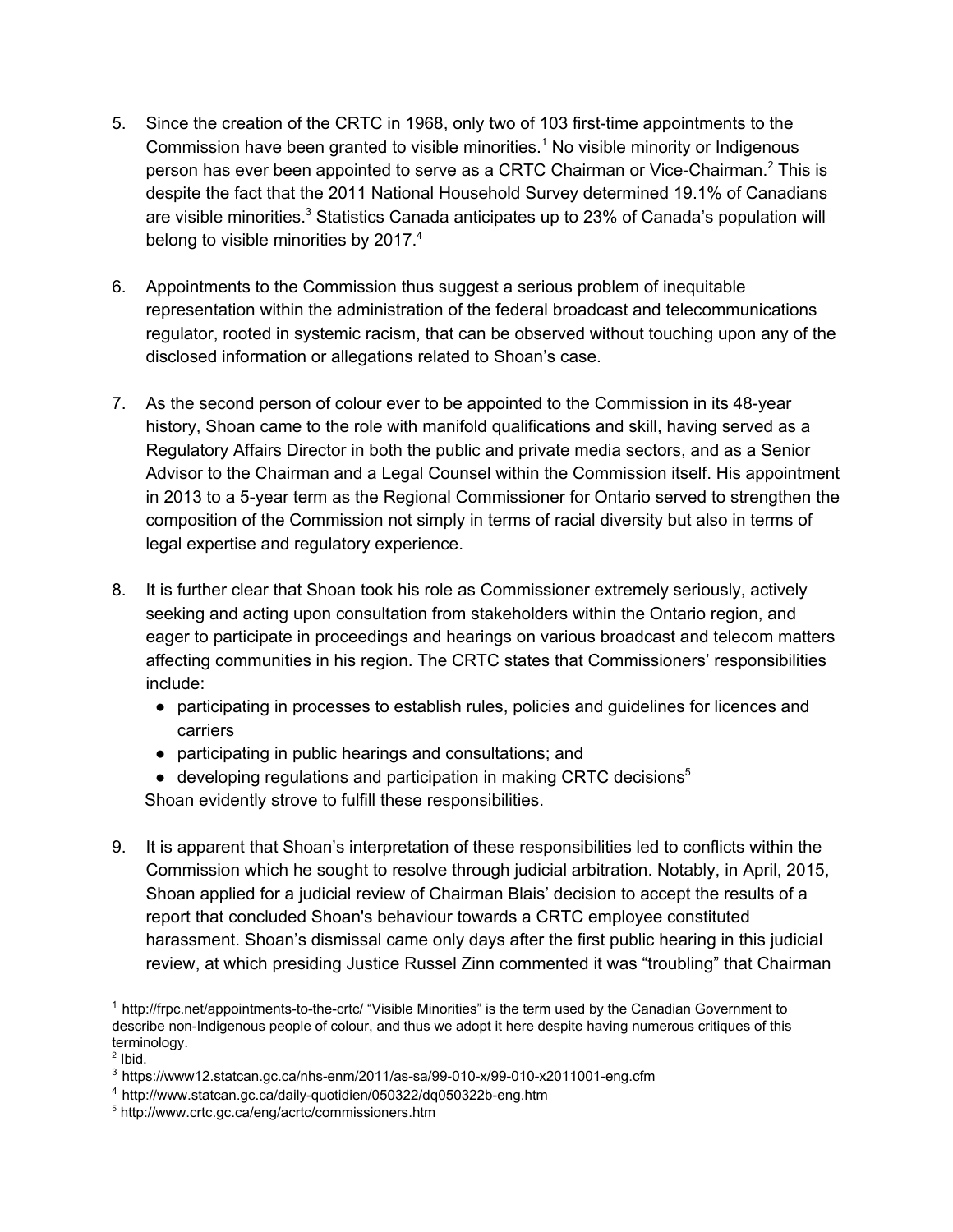Blais was both a witness in the harassment investigation and the individual who accepted the report's findings. $6$  The final decision in this review recently determined that the report was the product of a "witch hunt" carried out against Shoan by Commission staff and appointees.7

- 10. In two further pending cases, Shoan contests Chairman Blais' legal authority to appoint panels of Commissioners to preside over hearings on telecom-related matters as an action which unduly restricts Commissioners' ability to vote on various matters before the CRTC. These allegations suggest that the Chairman has taken discriminatory action to prevent certain Commissioners, such as Shoan, from fulfilling their responsibilities to Canadians.<sup>8</sup>
- 11. Most recently and troublingly, documents filed in Shoan's legal challenge to his dismissal allege an oppressive environment of overt racism within the Commission, enforced through a culture of fear and intimidation. Shoan argues that a racist double-standard was used in handling harassment allegations against him as compared to a white Commissioner who "referred to Shoan as a 'spoiled rich brown kid who probably grew up with servants;' requested to change hotels on commission-sanctioned travel because 'there were too many black people;' and complained that it 'smelled like curry' in her office after meeting with ethnic broadcasters."9
- 12. Within the broader context of the complete lack of equitable representation of people of colour on the Commission, and the historic and ongoing lack of equitable access for and representation of racialized communities within Canada's media and telecommunications landscapes,  $10$  these recent allegations warrant urgent concern and immediate attention from the Minister and all Canadians.
- 13. Without any public disclosure of the causes for which Shoan has been dismissed, one is easily led to the conclusion that this dismissal is a direct result of his attempt to fulfill his responsibilities as a Commissioner for the region of Ontario: Canada's most racially and culturally diverse province. If this is indeed the case, by attempting to sweep matters of systemic and overt racism under a rug through the dismissal of a "problem individual," the CRTC, Minister of Canadian Heritage and Governor-in-Council have committed a grave disservice to all Canadians, particularly those impacted by racism.
- 14. CMAC and UARR wish to express deep sadness and disappointment about the lack of equitable representation at the Commission and the allegations of systemic and overt racism within the CRTC's highest levels of governance. Our organizations are deeply

 $^6$  http://www.cbc.ca/news/business/crtc-rift-between-officials-gets-nasty-as-expense-fight-escalates-1.3118381 7 http://cascdcwww02.cassatj.gc.ca/rss/T66815%20Shoan%20v.%20AG%20%20decision%20%20ENG%20(201 6FC1003).pdf

 $8$  Ibid.

<sup>&</sup>lt;sup>9</sup> http://business.financialpost.com/fp-tech-desk/crtc-faces-allegations-of-racism-at-highest-ranks-court-documents <sup>10</sup> http://www.media-action-media.com/wp-content/uploads/2012/05/MAM\_Diversity-Research-Report\_FINAL.pdf;

http://www.stopracism.ca/content/racism-and-media; http://www.stopracism.ca/content/racism-and-media